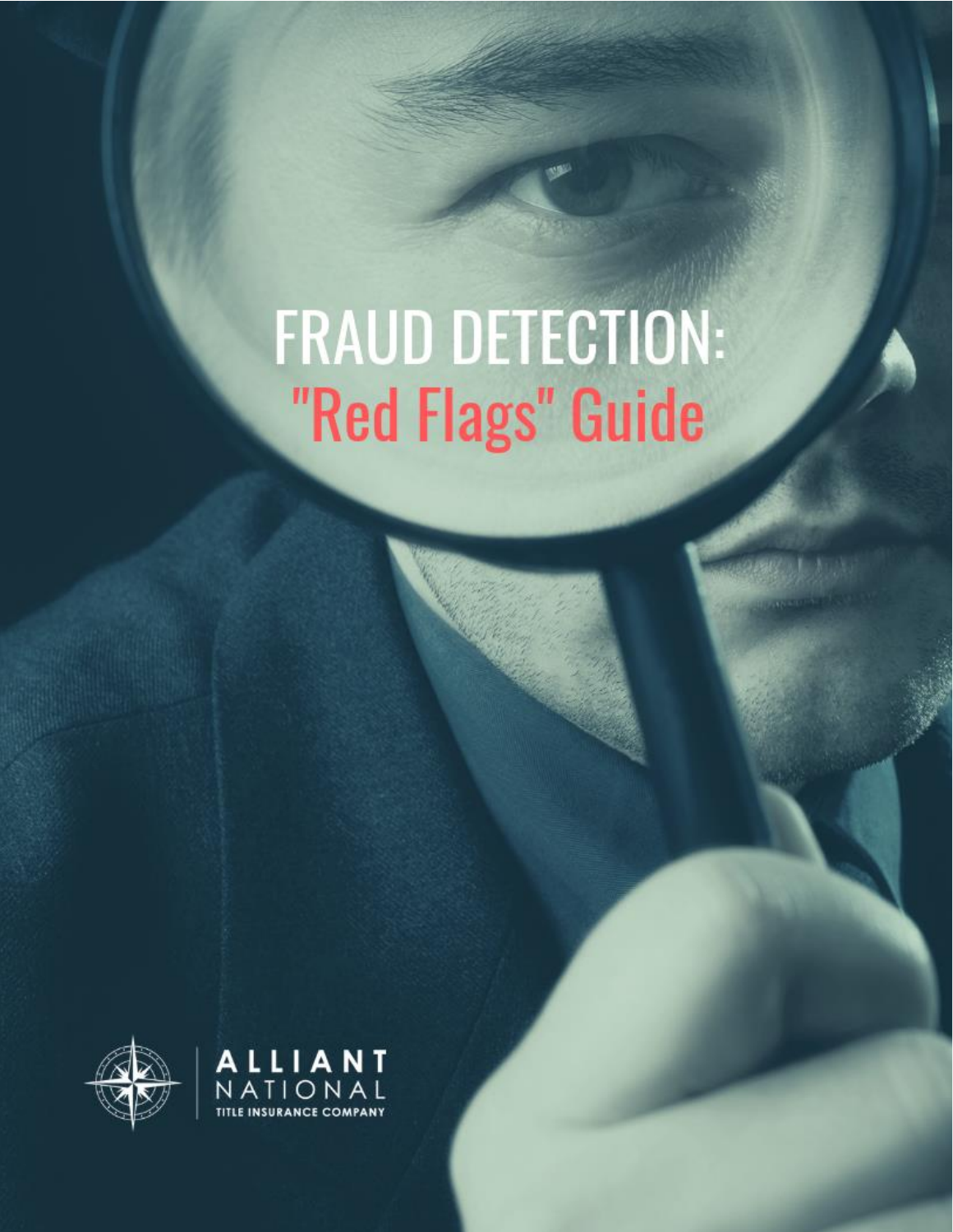# FRAUD **DETECTION:** "Red Flags"Guide

## ALLIANT NATIONAL EDUCATION SERIES





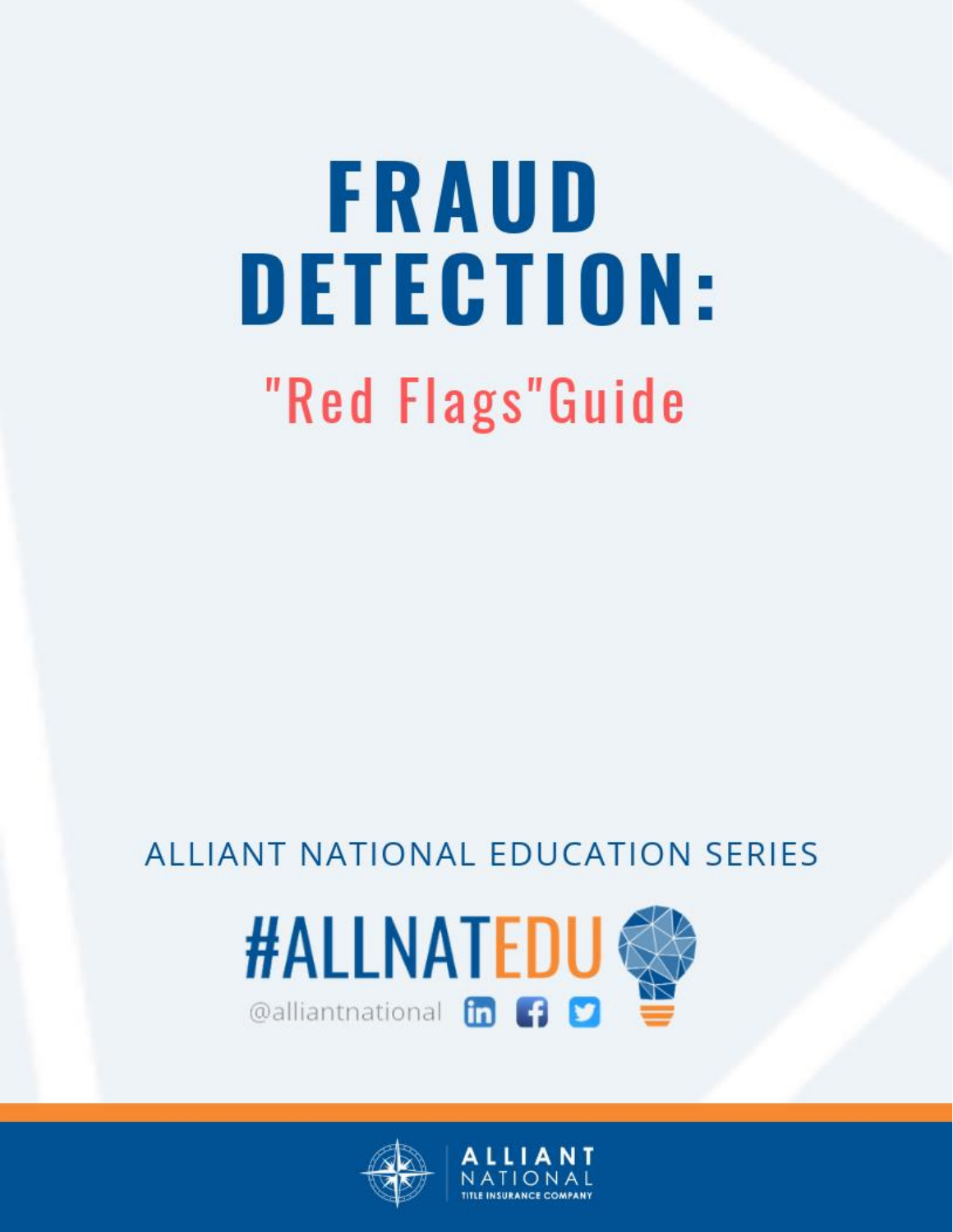# **TABLE OF CONTENTS**

| FRAUD BY PARTIES TO THE TRANSACTION: TRANSACTION FRAUD AND SETTLEMENT               |
|-------------------------------------------------------------------------------------|
|                                                                                     |
|                                                                                     |
|                                                                                     |
|                                                                                     |
| Detecting and responding to Business Email Compromise / Email Account Compromise  5 |
|                                                                                     |
|                                                                                     |
|                                                                                     |
|                                                                                     |
|                                                                                     |
|                                                                                     |
|                                                                                     |
|                                                                                     |
|                                                                                     |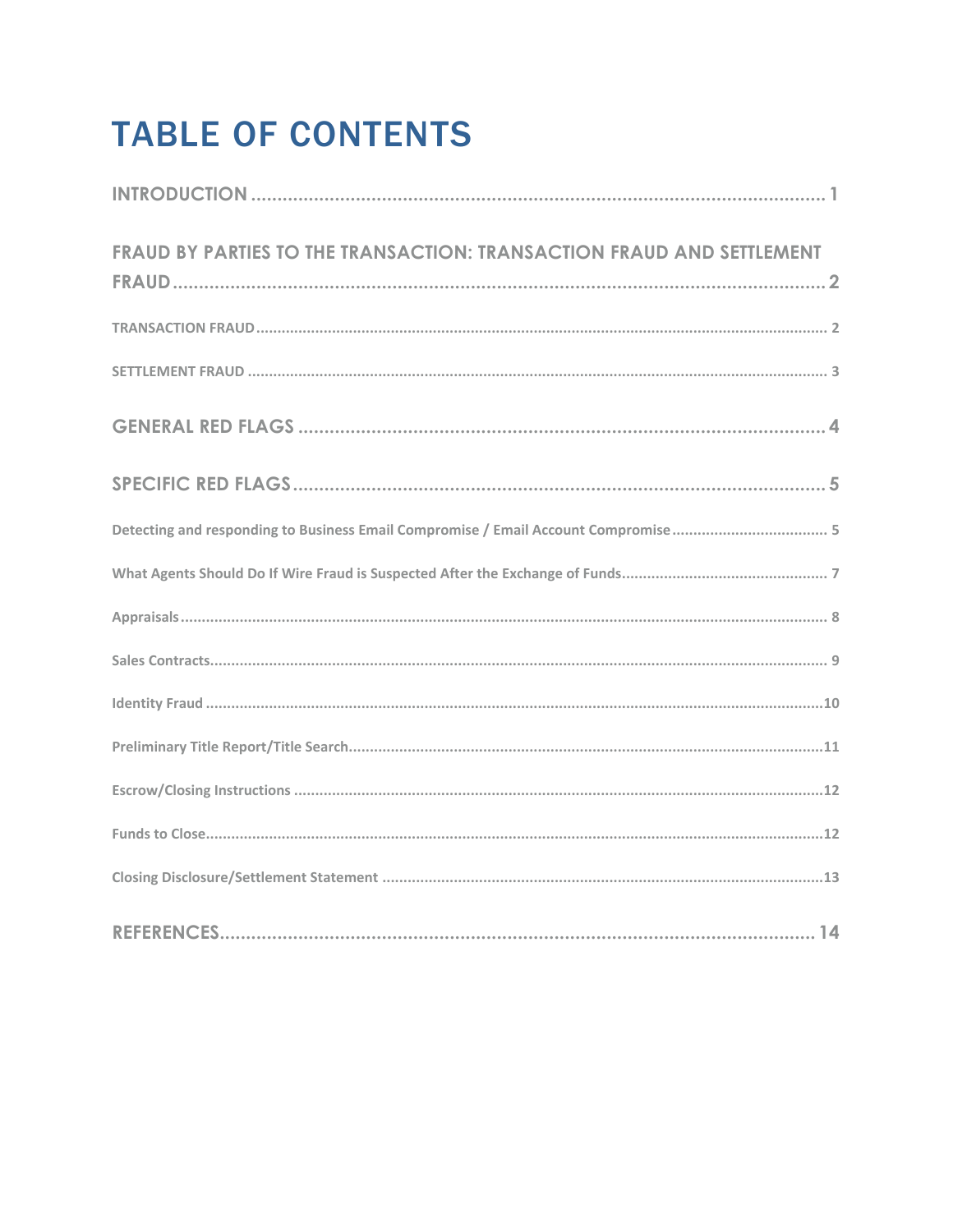## <span id="page-3-0"></span>INTRODUCTION

The independent title agents served by Alliant National have made great strides in fraud prevention, particularly when it comes to preventing wire and escrow frauds. Nevertheless, the threat from fraudsters remains great. According to the FBI, the number of reported victims of email-involved real estate fraud rose more than 1,100 percent from 2015 to 2017. Reported monetary losses rose almost 2,200 percent over the same period.<sup>1</sup>

Our industry remains a prime target for email and other fraudsters, and we know that no one policy or technology solution can ensure the safety of escrow funds in all cases.

This fraud detection guide is meant to assist insurance producers in the critical work of detecting and responding to various types of attempted fraud. This work provides a summary of fraud indicators and "red flags" discussed in other Alliant National publications and Agent Alerts, as well as information from the American Land Title Association (ALTA) and other sources. The general "red flags" listed may emerge at any point during the transaction. Also listed are "red flags" tied to specific types of fraud, or specific stages or documents associated with the transaction.

We hope you find this document helpful as your agency works to implement a comprehensive anti-fraud plan that addresses the realities we face as an industry. We also encourage you to view our growing suite of data security and fraud prevention resources at:

<https://alliantnational.com/education/business-email-account-compromise>

<sup>&</sup>lt;sup>1</sup> FBI Internet Crime Complaint Center (IC3) PSA - July 2018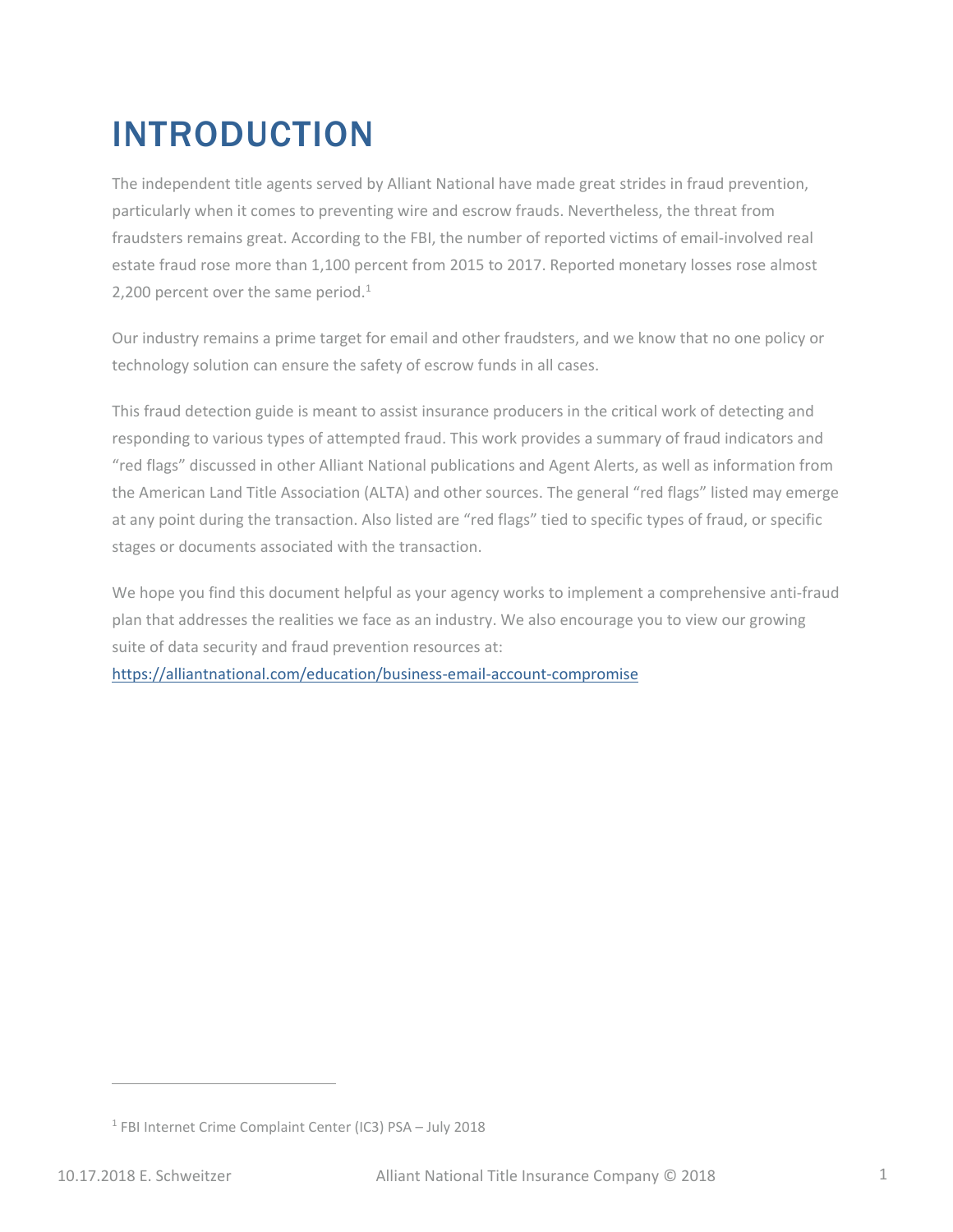## <span id="page-4-0"></span>FRAUD BY PARTIES TO THE TRANSACTION: TRANSACTION FRAUD AND SETTLEMENT FRAUD

#### <span id="page-4-1"></span>TRANSACTION FRAUD

Some title fraud may be detected by agents before the transaction closes. Indicators of transaction fraud may include, but are not limited to, the following:

- 1. Releases of prior mortgages recorded before or independently of the closing of a new loan with no source of payoff funds.
- 2. Many recent transactions and/or re-recordings.
- 3. Recent change in title, especially one without concurrent financing.
- 4. Releases recorded out of sequence.
- 5. Sale of property subsequent to or concurrent with a divorce.
- 6. Quitclaim deeds with no consideration.
- 7. "Intra-family" deeds.
- 8. Parties to the transaction are affiliated.
- 9. Document not prepared by an attorney or title company.
- 10. Document looks non-standard.
- 11. Power of attorney with Grantee signing as Attorney-in-Fact.
- 12. Prior signatures indicate failing health or physical deterioration followed by a healthy, strong signature.
- 13. Bargain purchases—policy amount much higher than purchase price.
- 14. New mortgage amount much higher than purchase price.
- 15. Property seller is an LLC/entity/corporation.
- <span id="page-4-2"></span>16. Appraisal looks questionable (e.g. indicates recent sale/listing activity at significantly lower price; comparable sales are previously flipped properties).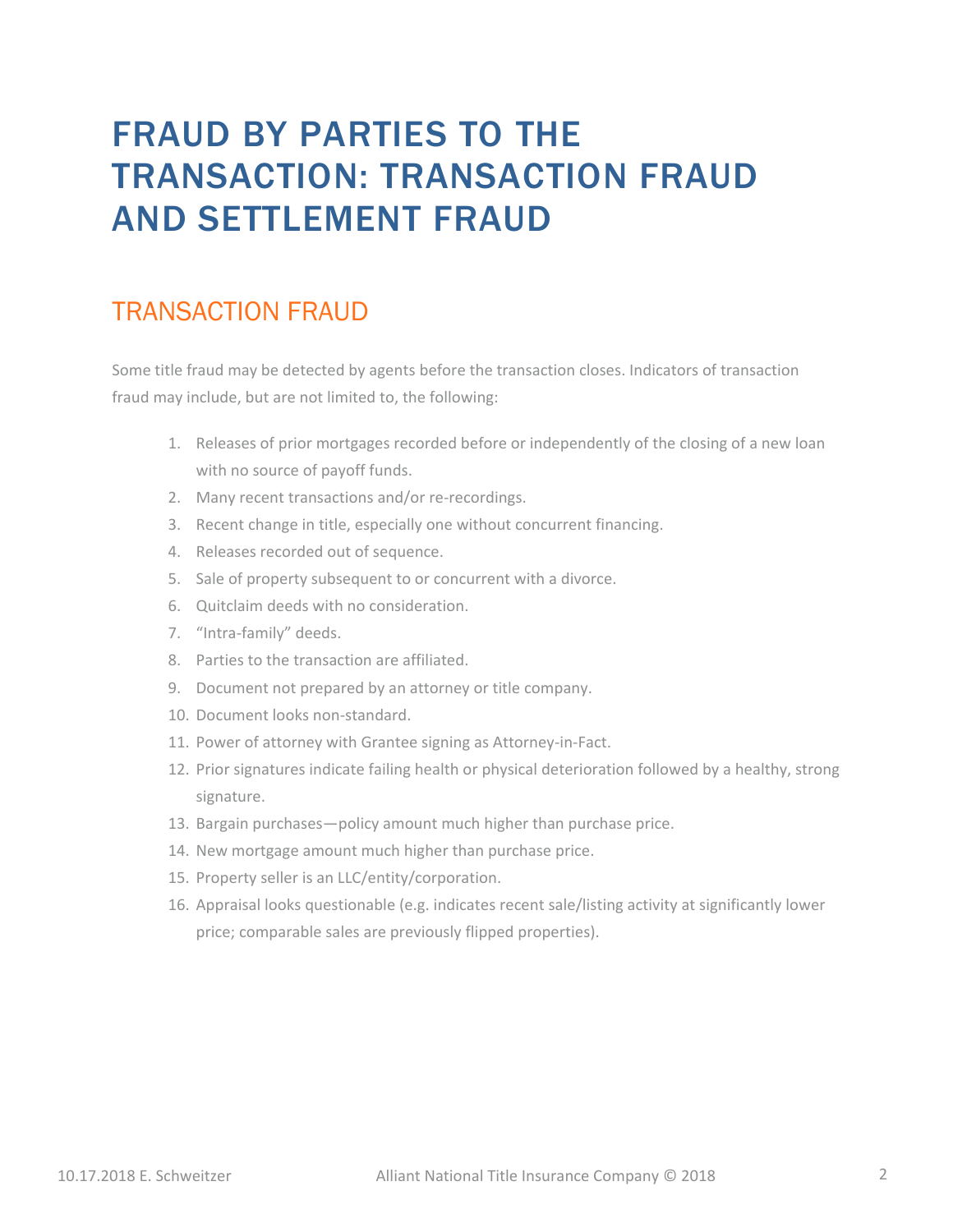#### SETTLEMENT FRAUD

Settlement fraud may be detected before closing or at the closing table by the escrow officer. The indicators of this type of fraud may include:

- 1. Deeds or releases executed before settlement but delivered to the closing without the signer present.
- 2. Identification other than picture driver's license, or no identification.
- 3. Recently issued, or suspicious looking Identification cards.
- 4. Seller not represented by attorney or real estate agent, little closing documentation, no contracts, etc.
- 5. Seller in a rush.
- 6. Unusual requests for allocation of proceeds.
- 7. Land flip—sale shortly after a recent purchase at a much higher price without evidence of significant improvement to the property.
- 8. Invoices or bills for payment to parties seemingly unconnected to the transaction.
- <span id="page-5-0"></span>9. Suspicious looking cashier's check presented for closing.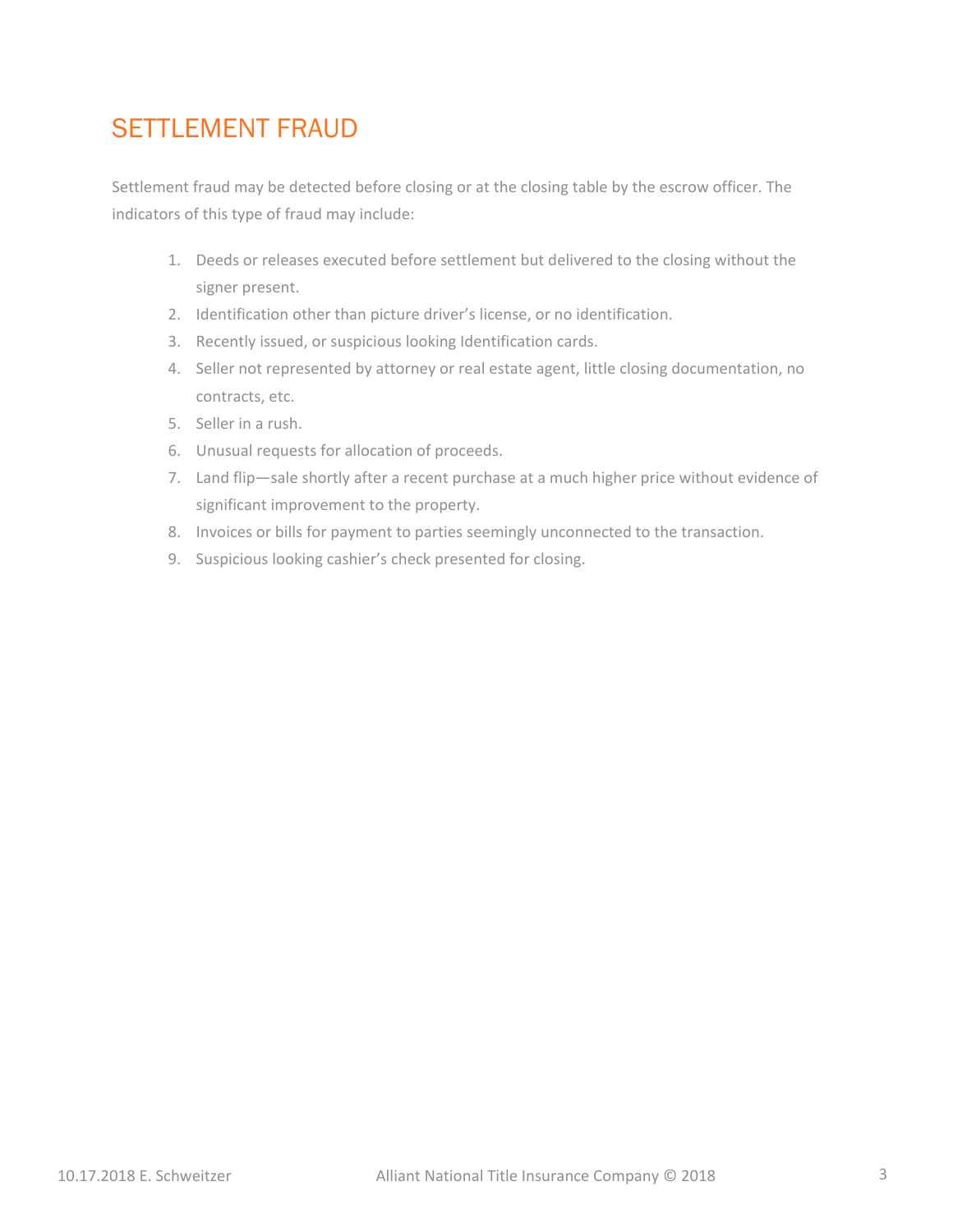## GENERAL RED FLAGS

The presence of any of the following "red flags" may hint that a fraudster is at work in the transaction. The following may emerge at any point:

- Type, spacing, and/or font varies within document from a single source.
- Evidence of "white-out" or other alterations.
- Contains round dollar amounts or "squeezed-in" numbers.
- Any documentation that is difficult to read (e.g., has been copied numerous times and font appears blurry).
- Inconsistencies identified throughout the file (e.g., applicants' names, phone numbers, addresses, Social Security numbers, or handwriting).
- Seller's information doesn't match with the information on file at the property appraiser's office.
- Area code of the seller's phone number is not from the area where they are supposed to reside.
- More than one mortgage lender is reflected throughout the file.
- Parties to the transaction have more than one role (for example, real estate agent is also landlord; employer is also gift donor).
- Applicant appears to be related to another party in the transaction, except the gift donor (for example, verifier of funds or employer, appraiser, escrow officer, etc.).
- Applicants' signatures vary throughout the loan package.
- Unusually long or unusually short loan processing time (brokered loans).
- <span id="page-6-0"></span>• Patterns or similarities in loan packages received from a specific broker, loan originator, real estate agent or property seller.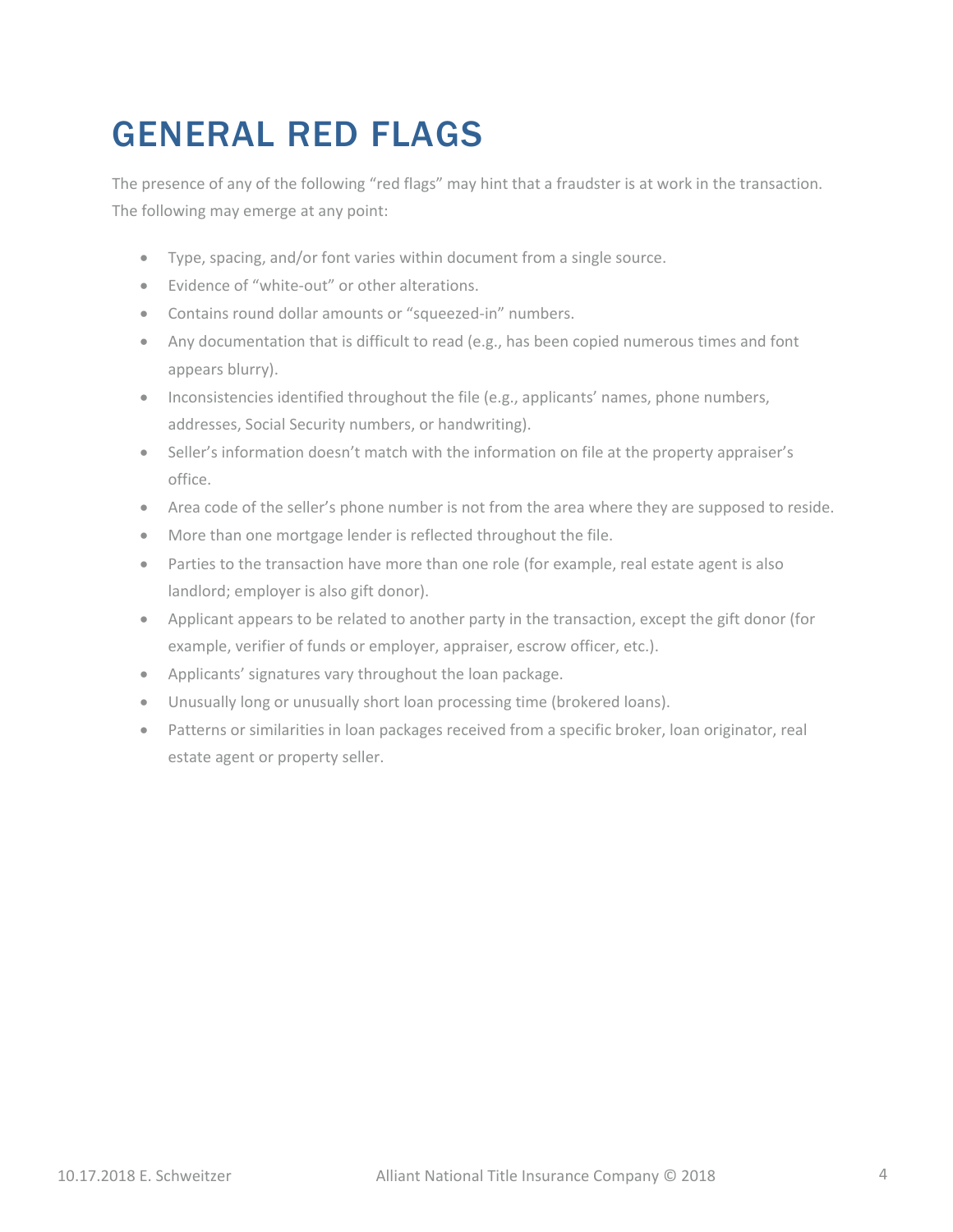## SPECIFIC RED FLAGS

Many types of fraud can be recognized by observing their associated specific "red flags." Types of frauds with associated "red flags" include email-involved fraud, wire fraud, identity fraud and others listed below. Additionally, fraud involving certain elements of the transaction or certain documents are, by their nature, associated with specific kinds of red flags. Among others, the documents and elements of the transaction associated with specific "red flags" include appraisals, the preliminary title report, the closing disclosure and others.

The following is a list of frauds, transaction elements and documents that have specific fraud "red flags." In some instances, we provide information to help respond when a fraud threat is observed. We encourage you to familiarize yourself with these lists of "red flags" as a means of becoming increasingly vigilant for potential fraud.

### <span id="page-7-0"></span>DETECTING AND RESPONDING TO BUSINESS EMAIL COMPROMISE / EMAIL ACCOUNT COMPROMISE

Email-involved fraud is a growing issue impacting businesses of all sizes and the general public. The FBI refers to this threat as Business Email Compromise/Email Account Compromise (BEC/EAC). As the name implies, BEC scams are carried out by compromising legitimate business email accounts. The EAC component of the scam refers to the targeting of consumers and the lenders, real estate professionals, attorneys and others who serve them. More information on BEC/EAC fraud prevention and recovery can be found at [https://alliantnational.com/education/business-email-account-compromise.](Email-involved fraud is a growing issue impacting businesses of all sizes and the general public. The FBI refers to this threat as Business Email Compromise/Email Account Compromise (BEC/EAC). As the name implies, BEC scams are carried out by compromising legitimate business email accounts. The EAC component of the scam refers to the targeting of consumers and the lenders, real estate professionals, attorneys and others who serve them. More information on BEC/EAC fraud prevention and recovery can be found at https://alliantnational.com/education/business-email-account-compromise.)

The following is a summary of what agents and their staff members can do to detect and respond to BEC/EAC fraud attempts:

- Exercise extreme caution when weighing any request to change wire instructions. Encourage all parties to do the same (Alliant National Special Alert 15-07).
- Be wary of any email, phone call or other communication that involves threats, high pressure language (e.g. markings, assertions, or language designating the transaction request as
- "Urgent," "Secret," or "Confidential,") or warns of "dire consequences" if immediate action isn't taken (Alliant National Special Alerts 15-07 and 15-08).
- Be wary of emails with missing or unusual subject lines.
- Be wary of any request to change wiring instructions, especially any last minute requests.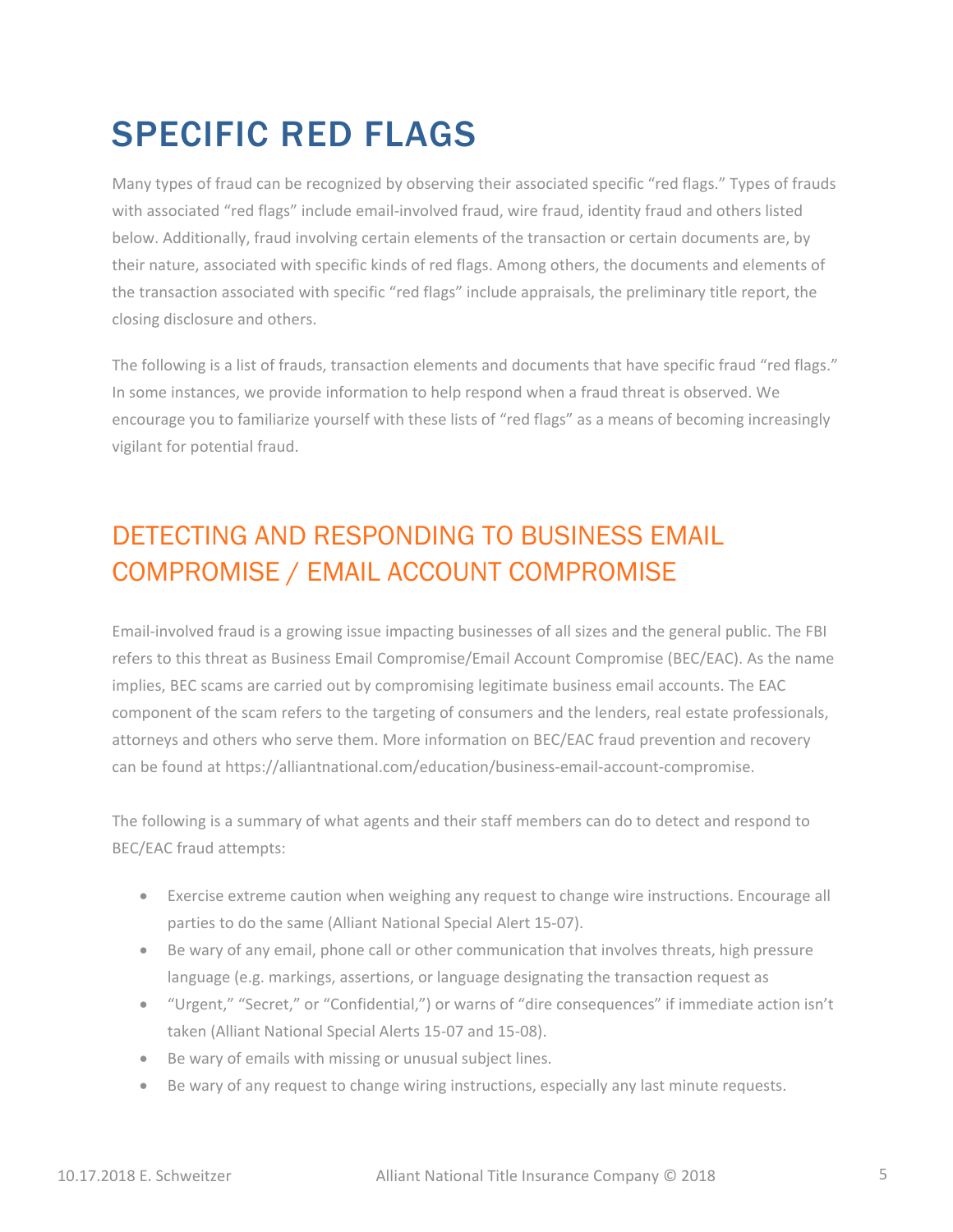- Be wary of emails that include poor spelling or grammar, are over formal or that are written in a style uncharacteristic of the purported sender. Also, beware of emails that misuse industry terminology, for instance, references to the "HUD" instead of the "Closing Disclosure" (Alliant National Special Alert 15-08).
- Be wary of any unexpected emails or requests, including internal requests purportedly from executives or others (Alliant National Special Alert 15-07).
- Be wary of emails sent at odd hours (Alliant National Special Alert 15-08).
- Be wary of any communication seeking to confirm information the purported sender should already have.
- Beware of sudden changes in business practices. For example, if a current business contact suddenly asks to be contacted via a personal email address, it's best to verify the legitimacy of the request via other channels.
- Review monthly escrow statements from your bank (the bank holding the agent's escrow account) as soon as available to verify that all expected funds have actually been received.
- Have a written agreement in place with your bank that the bank will match all names, addresses, account numbers, routing number and the beneficiary bank name on the payment order with where and to whom the funds are actually sent. Or put instructions on the payment order for your bank to verify authorization by matching all of this information.
- Be wary of emailed transaction instructions that direct wire transfers to a foreign bank account that has been documented in customer complaints as the destination of fraudulent transactions.
- Be wary of emailed transaction instructions that direct payment to a beneficiary with which the customer has no payment history or documented business relationship, and of instances where the payment is in an amount similar to or in excess of payments sent to beneficiaries whom the customer has historically paid.
- Be wary of emailed transaction instructions delivered in a way that gives the financial institution limited time or opportunity to confirm the authenticity of the requested transaction.
- Exercise caution when transaction instructions originate from a customer's employee who is a newly authorized person on the account or is an authorized person who has not previously sent wire transfer instructions.
- Exercise caution when a customer's employee or representative emails financial institution transaction instructions on behalf of the customer that are based exclusively on email communications originating from executives, attorneys, or their designees. Additional caution is warranted should the customer's employee or representative indicate he/she has been unable to verify the transactions with such executives, attorneys, or designees.
- Exercise caution when a customer emails transaction requests for additional payments immediately following a successful payment to an account not previously used by the customer to pay its suppliers/vendors. Such behavior may be consistent with a criminal attempting to issue additional unauthorized payments upon learning that a fraudulent payment was successful.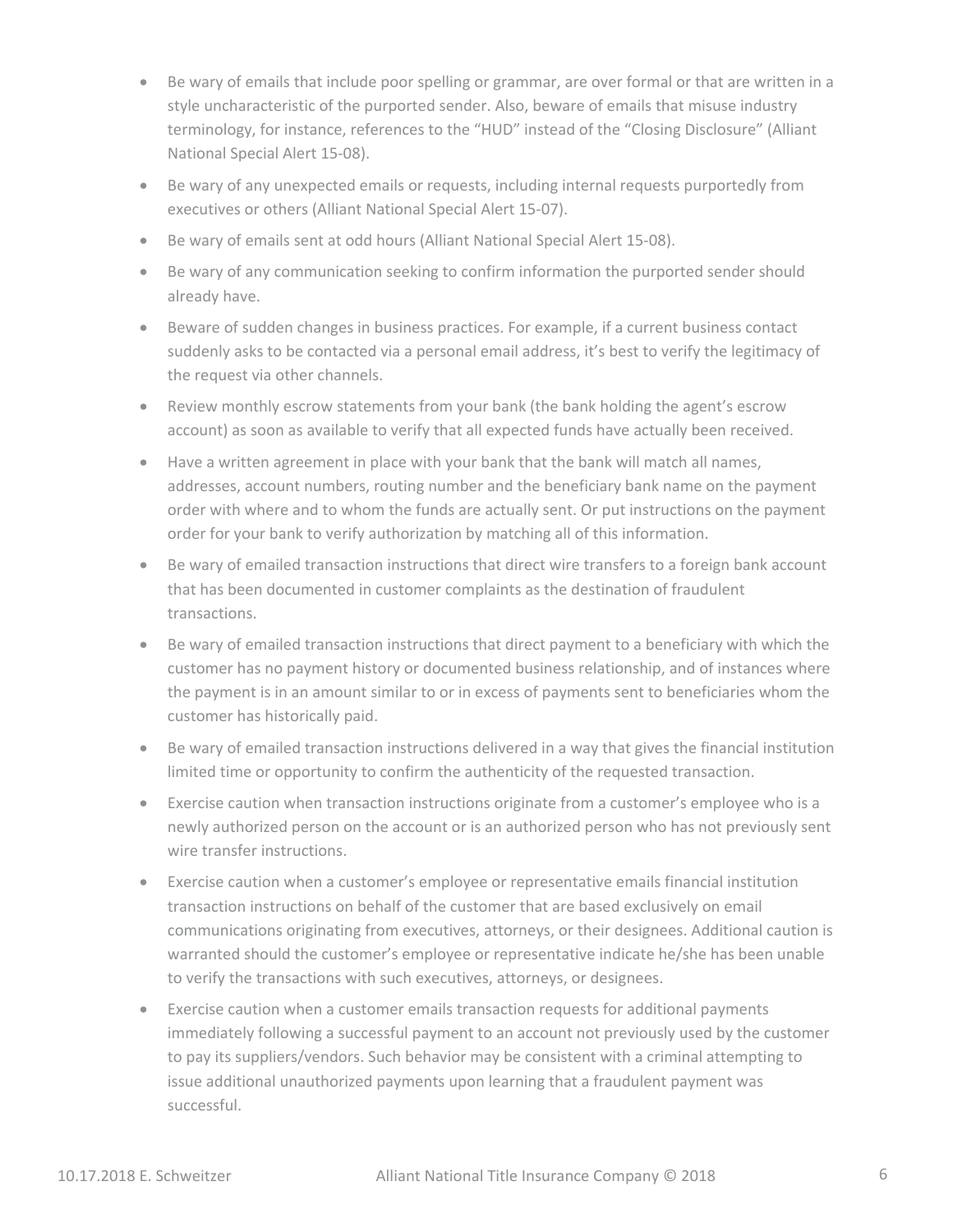#### Handling of suspicious wire requests (before the exchange of funds)

- Verify all wire instructions with an alternate method of communication.
- Check emails to ensure the sender's address has not been altered. Fraudsters typically use email addresses that closely resemble a seller's (or any party's) actual email address (Alliant National Special Alerts 15-08 and 16-01).
- Do not open unknown or unverified hyperlinks or downloads. Tip: Hovering your mouse over the sender's email address may reveal a different email address (Alliant National Special Alert 15-08). Caution: Do not hover over unknown links within the body of a suspect email. Security experts formerly recommended hovering as a way to determine the validity of such links. However, newer strains of malware may infect a computer when the user merely hovers over the link.
- Delete unsolicited emails from unknown sources.
- In the case of an invoice, verify any changes in vendor payment location and confirm requests for transfer of funds (Alliant National Special Alert 15-07).

### <span id="page-9-0"></span>WHAT AGENTS SHOULD DO IF WIRE FRAUD IS SUSPECTED AFTER THE EXCHANGE OF FUNDS (REGARDLESS OF THE DOLLAR AMOUNT OF THE LOSS)

- Contact your bank.
	- o Speak with someone who has authority to reverse or "recall" the wire. This contact may be in your bank's fraud department. Note: A best practice is to identify this contact and establish a relationship with him or her before a wire fraud incident occurs.
	- o Make sure the bank understands you have been the victim of a BEC scheme.
	- o Request a Wire Recall or SWIFT Recall Message.
	- o Ask your bank to fully cooperate with law enforcement.
- Contact your local FBI office [\(https://www.fbi.gov/contact-us/field-offices\).](https://www.fbi.gov/contact-us/field-offices) The FBI has a number of protocols aimed at freezing and retrieving funds. They will activate appropriate protocols based upon the circumstances of the loss. The American Land Title Association has [more information](https://www.alta.org/news/news.cfm?20190131-Hit-by-Wire-Transfer-Fraud-Use-the-Kill-Chain-Process) on the FBI's protocol for reversing fraudulent international wires.
- Complete and submit a [Complaint Referral Form](https://bec.ic3.gov) to the FBI's Internet Crime Complaint Center (IC3). Be prepared to provide all details related to the transaction including date, amount, the name of your bank and the beneficiary bank, account numbers, contact information, etc.
- Contact the fraud department at the beneficiary bank to notify them about the wire-recall request due to the fraud. Provide details and request that the account be frozen.
- Contact local law enforcement [\(https://www.policeone.com/law-enforcement-directory/\)](https://www.policeone.com/law-enforcement-directory/)
- Contact your Secret Service field office [\(https://www.secretservice.gov/contact/field-offices/\)](https://www.secretservice.gov/contact/field-offices/)
- Contact the Alliant National Claims Department by first calling the Claims Manager at (303) [682-9800, ext. 425, and then](mailto:Claims@alliantnational.com) follow up by emailing applicable information to Claims@alliantnational.com.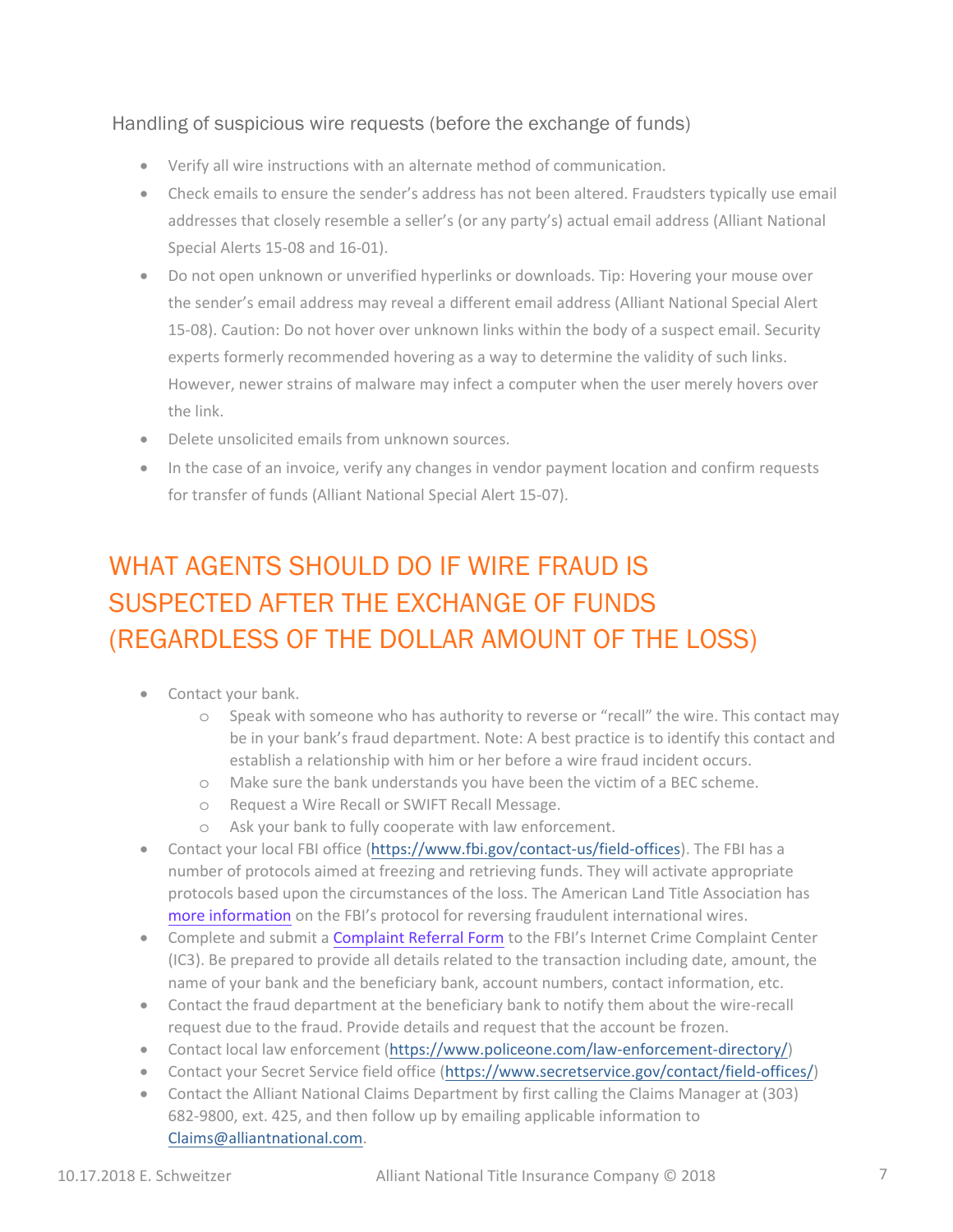#### When the Money Goes Out, Minutes Count

The 48-hour period following a fraudulent wire transfer is critical; immediately contacting your bank, the local FBI office and submitting a complaint to IC3 as described above will increase your chances of recovering the funds.

#### Special Handling of International Wires

<span id="page-10-0"></span>Since international wire fraud has a very low chance of recovery or reversal of the wire, special precautions are advisable, such as requiring "in-person authorization" from only those authorized signers on an out-going international wire, and having such precautionary requirements agreed upon with your bank.

#### APPRAISALS

Appraisals and appraisal reports may contain "red flags" indicating potential fraud. "Red flags" may include, but are not limited to:

- Owner of record listed is inconsistent with other information disclosed in the loan file.
- Occupant is identified as a tenant on an owner-occupied refinance application.
- Owner-occupied refinance transaction, but the property is vacant.
- Occupant of subject property is listed as "unknown."
- Appraiser uses public record, exterior inspections, or property seller/builder as sole data sources.
- Illegal zoning is checked on first page of the appraisal.
- "Physical deficiencies or adverse conditions that affect the livability, soundness, or structural integrity box" is checked "Yes" on the first page of the appraisal.
- Subject property has increased in value in a stable or declining market.
- Land value is atypically high for the area.
- Excessive adjustments in urban or suburban area where marketing time is under six months.
- Timeframe between sales does not allow enough time for reported renovations made to property.
- Loan file contains a note with a predetermined value.
- Ineligible Condition (C5, C6) or Quality (Q6) ratings.
- Blank spaces on the form (borrower, client, occupant, etc.).
- Missing photos or maps.
- Photos do not match description of property.
- House number in photo does not match property address.
- Photos do not match the floor plan sketch (i.e. location of garage, fireplace, etc.).
- Photos of subject property taken from odd angles or with no depth of field, or have been cropped or otherwise altered.
- Photos reveal items not disclosed in appraisal (e.g., commercial property next door, railroad tracks, another structure on premises, etc.).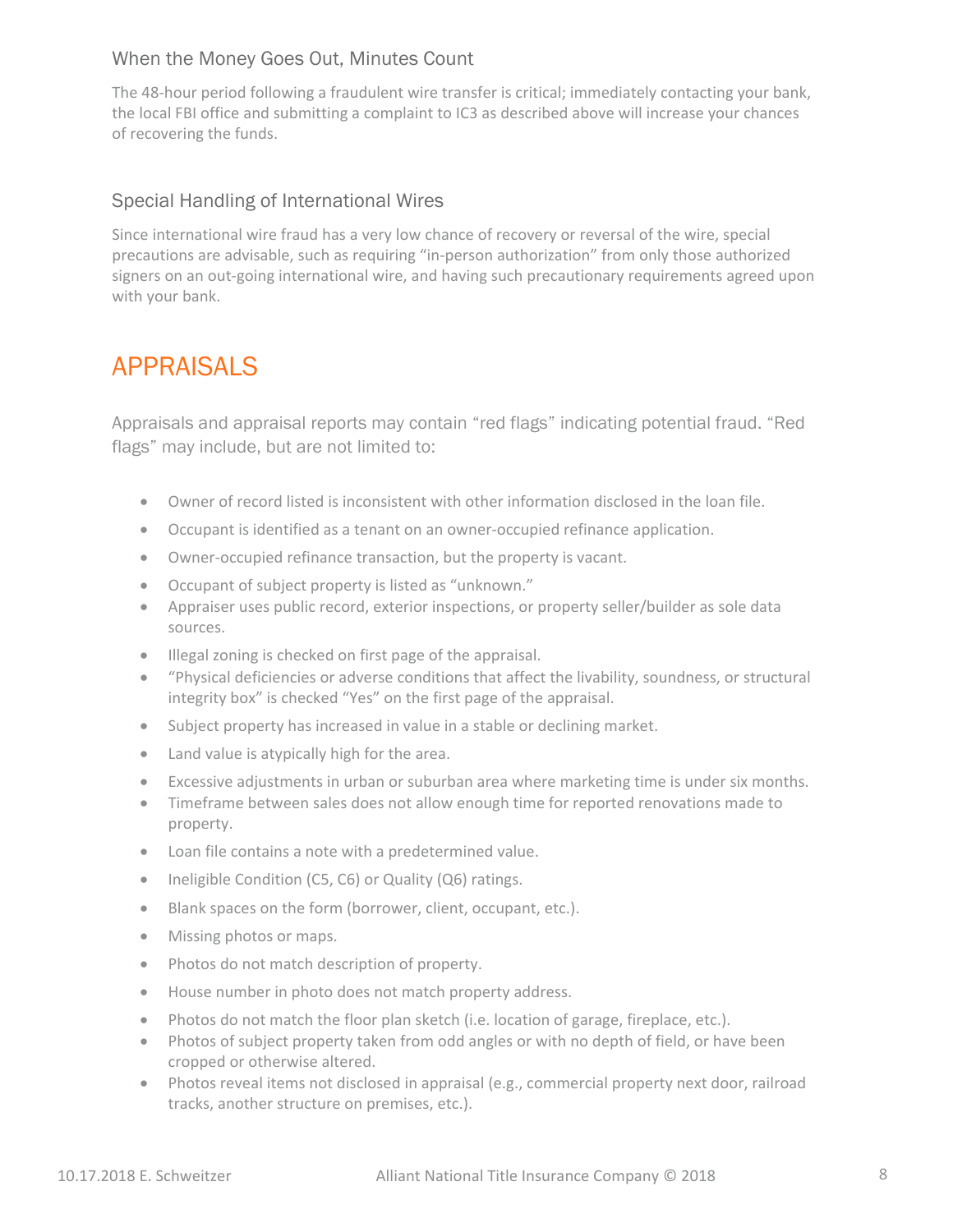- Weather conditions in photo of property are not appropriate for the date of the appraisal (i.e., July photo shows snow on the ground for a property in Illinois).
- "For rent" or "for sale" sign in photo of subject property on owner-occupant refinance application.
- Most recent sale(s) and/or listing information on subject property and/or comparable properties are missing.
- Use of unverified comparable sales (i.e., not verified through traditional data sources such as MLS, sales office, Closing Disclosure, real estate agent, etc.).
- Use of inappropriate comparable properties (e.g., that are not similar to the subject property when comparable properties are present).
- Excessive distance between comparable properties and subject property.
- All comparable properties are from different town(s) than the subject property.
- Lack of bracketing with comparable sales used (e.g., all sales are significantly larger in living area than the subject).
- Appraisal is ordered and/or prepared prior to date of sales contract or loan application.
- Appraiser is located outside of the county in which the property is located.

#### <span id="page-11-0"></span>SALES CONTRACTS

Sales contract "Red flags" indicating potential fraud may include, but are not limited to:

- Multiple sales contracts exist.
- Sales contract is dated after the appraisal date.
- Sales contract is subject to an existing lease on an owner-occupied transaction.
- Sales contract includes personal property or prohibited sales concessions.
- Sales price is significantly above or below market value.
- Purchase contract addenda adjusts the sales price.
- Applicant is not shown as purchaser.
- No real estate professional involved.
- Real estate agent(s) used, but not paid a fee; or no real estate agent(s) involved at all.
- Seller is a corporation or LLC and the subject property is not new construction.
- Seller is an affiliated real estate agent, trust, relative or employer.
- The parties to the transaction are related by family or commercial enterprise.
- The contract is not dated.
- Names are deleted from or added to the purchase contract.
- The contract is an "option contract."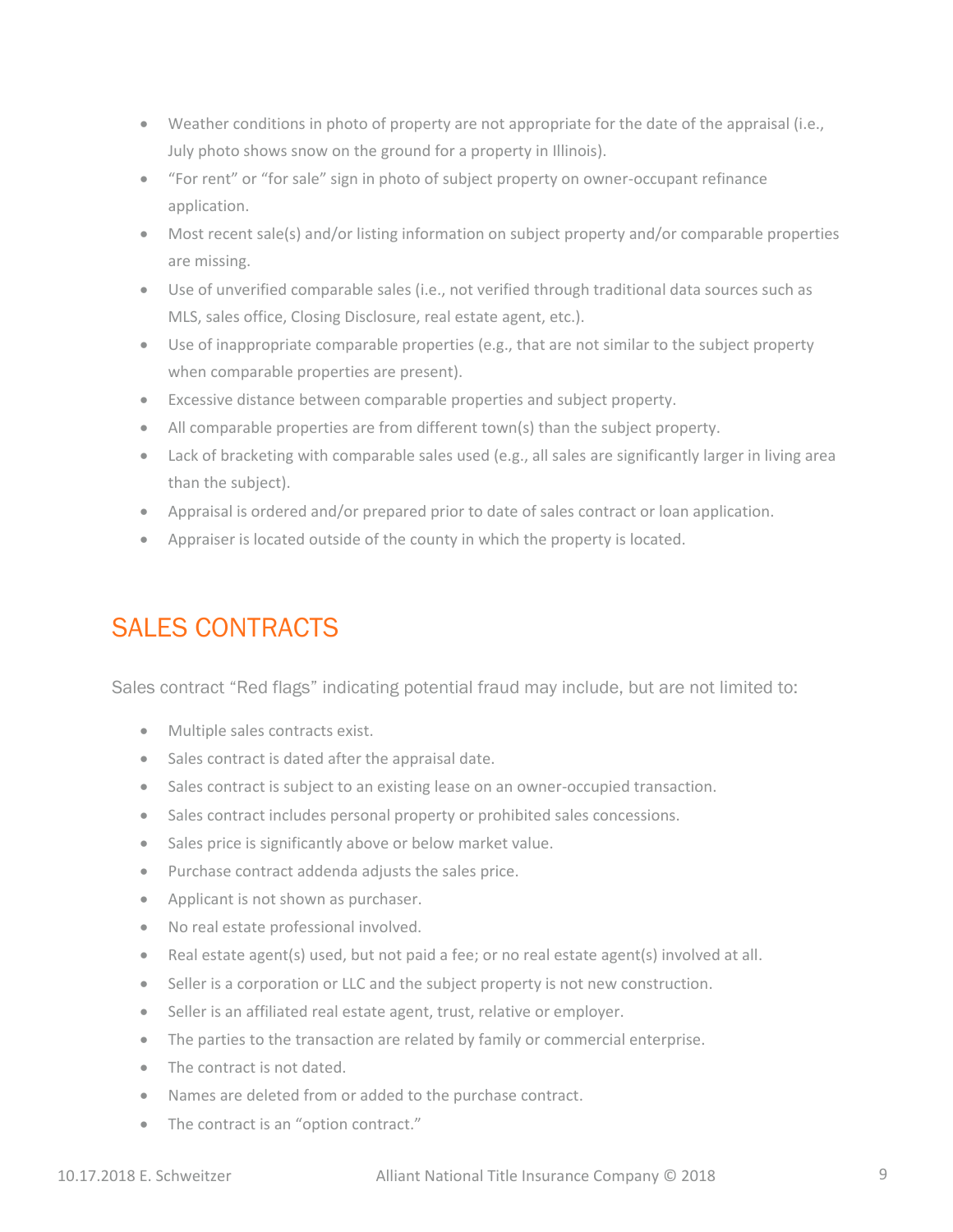- The contract was assigned or is assignable.
- Earnest-money deposit is an unusually high amount, consists of the entire down payment, or is an odd amount.
- Contract has a very short inspection period and upon satisfactory inspection, the buyer is to notify the settlement agent who is then supposed to transfer a large portion or all of the deposit to the seller (scam is that 10 business days later, it is discovered that the cashiers' check is counterfeit after the money has been sent, and the escrow account suffers a shortage).
	- o Recommendation is to contact the bank or entity issuing the cashier's check to confirm that the cashier's check number and amount is valid prior to depositing the item in the account. Most banks will confirm this by telephone. Due to the increasing occurrences of counterfeit cashier's checks, most banks have instituted mandatory holds on cashier's checks. It is not uncommon for a hold to last up to 10 days (check with your bank to confirm their policy).
- Name and address on earnest-money deposit check is different from that of the buyer.
- Earnest-money deposit checks have inconsistent dates, for example:
	- o Check #111 dated November 1
	- o Check #113 dated September 1
	- o Check #114 dated October 1
- Earnest-money check is not cashed or is not reflected on the Closing Disclosure.

#### <span id="page-12-0"></span>IDENTITY FRAUD

"Red flags" indicating potential identity fraud may include, but are not limited to:

- Borrower lives out of the area and the credit report does not indicate any ties to the area where the property is located.
- Borrower did not attend closing and a Power of Attorney was used.
- Social Security number has not been issued or was issued prior to applicant's date of birth.
- Issue date on Social Security number does not align with the number of years in the workforce.
- Borrower's name is not associated with the Social Security Number.
- Multiple properties are purchased by the same borrower within a short period of time.
- A quit claim deed is used either right before, or soon after, loan closing.
- Vacant land fraud is also a great target for the fraudster because the owners are not at the property and their identity can be easily assumed.
- A request is made post-closing for copies of all the documents, including but not limited to deed, mortgage, note, mortgage application, cancelled checks and other unrecorded documents under some pretext of urgent need. This request could be from a fraudster seeking non-public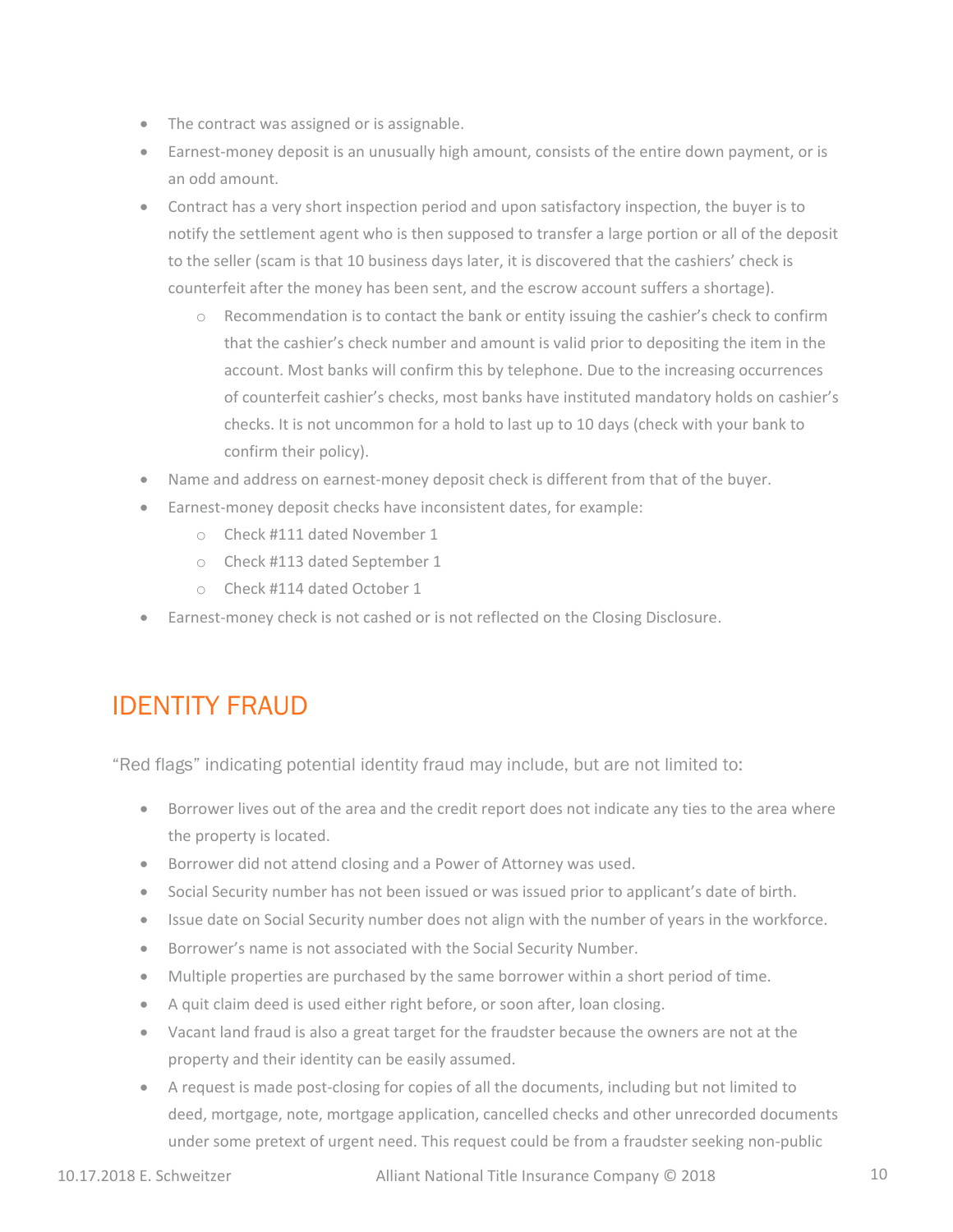information so that he or she can steal someone's information to perpetrate identity theft crimes.

- o A safer potential alternative might be to use a secured password protected portal in which the parties of the transaction are provided with login credentials in order to access their closing documents.
- Suspicion of forgery fraud arises when deeds, mortgage releases or satisfactions are placed of record without any indication of a contemporaneous sale or refinancing of the property within one year of a new transaction (but does not apply to deeds granted from one spouse to another as part of a marital settlement agreement or divorce decree).
	- o Recommend requiring a new deed prepared by and executed under the supervision of the settlement agent (put on commitment).
	- o Recommend verifying with the mortgage holder that the mortgage release or satisfaction is valid, or that the account has been paid in full and closed.

#### <span id="page-13-0"></span>PRELIMINARY TITLE REPORT/TITLE SEARCH

"Red flags" involving the preliminary title report and title search may include:

- Ordered by, prepared for, or mailed to a party other than the lender.
- Property seller is not in title (possible purchase disguised as a refinance or improper property flip).
- Seller owned property for a short time with a cash-out on the sale.
- Notice of default is recorded (possible cash-out purchase with a straw buyer or foreclosure rescue).
- Report indicates delinquent property taxes.
- Report indicates modification agreement on existing loan(s).
- <span id="page-13-1"></span>• Title documents show the borrower or Seller on a purchase is not the owner of record.
	- o For a purchase transaction, the seller should be the owner of record.
	- $\circ$  For a refinance transaction, the borrower on the loan application should match the owner of record on the title documents.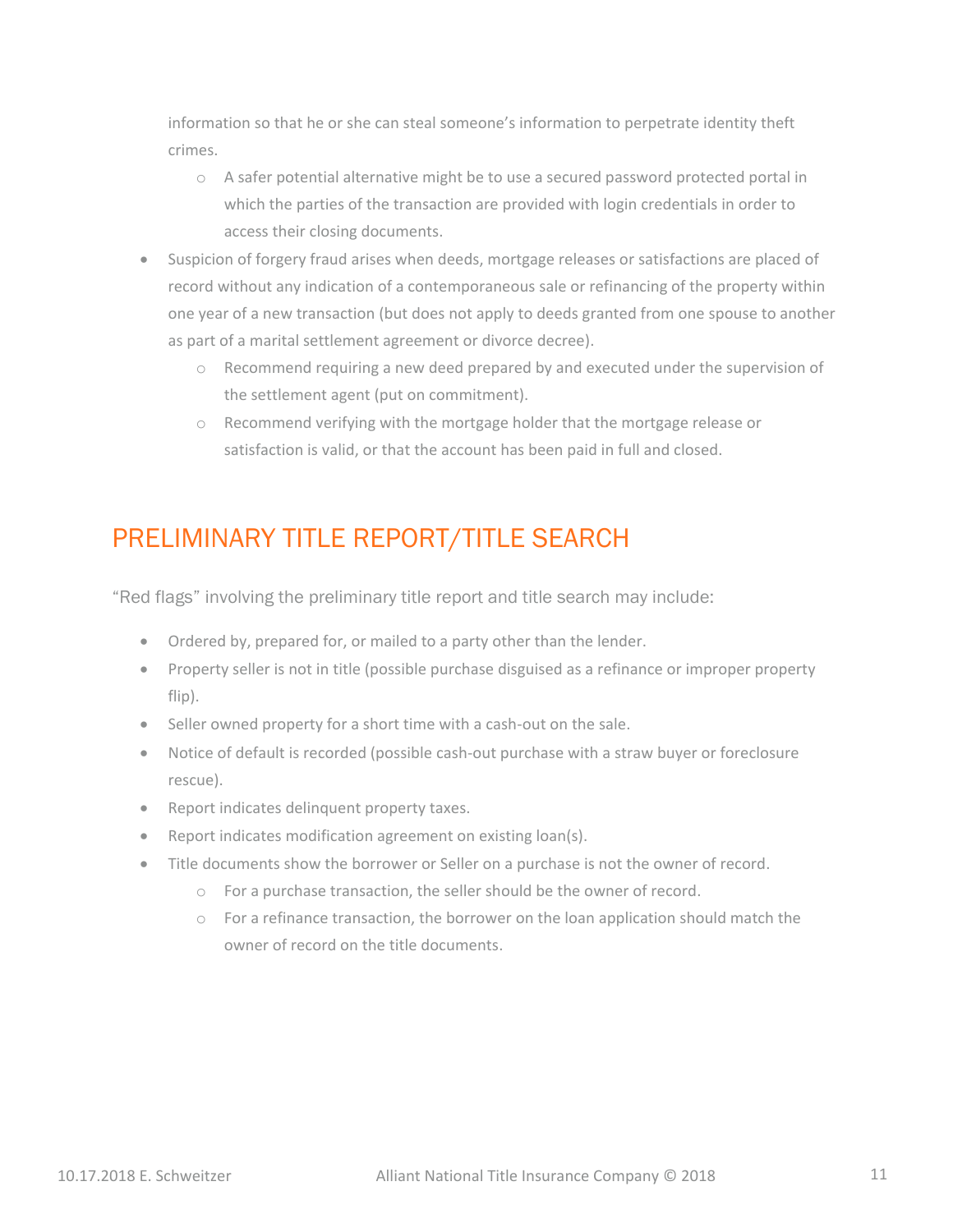#### ESCROW/CLOSING INSTRUCTIONS

"Red flags" involving escrow and closing instructions may include:

- "Fill in the blank" or generic escrow instructions.
- Change of sales prices to "fit" the appraisal.
- Odd amounts paid as a deposit/down payment.
- Significant or unusual buyer credits or fees.
- Unusual amendments to the original transaction.
- Seller on Closing Disclosure different than seller on preliminary title report.
- Evidence of "white-outs" or alterations without initials.
- Payoffs to third parties whose lien was not listed on the preliminary title report.
- Reference to another escrow.
- Down payment is paid into escrow upon opening.
- Cash is paid outside of escrow to property seller.
- Sale is "subject to" property seller acquiring title.
- Entity acting as the property seller is controlled by, affiliated with, or related to the applicant or another party to the transaction.
- Buyer is required to use a specific broker/lender.
- Sale of subject property is not subject to inspection.
- Power of attorney used with no explanation.
- Power of attorney is not properly documented/recorded.

#### <span id="page-14-0"></span>FUNDS TO CLOSE

"Red flags" involving funds to close may include:

- Remitter on cashier's check or source of the wire is not the borrower.
- Cashier's check issued from a bank that is inconsistent with the depository information on application.
- Cashier's check issued from a bank branch that is out of the buyer's geographic area.
- Dollar amount is incorrectly encoded on check.
- <span id="page-14-1"></span>• Sources of funds are questionable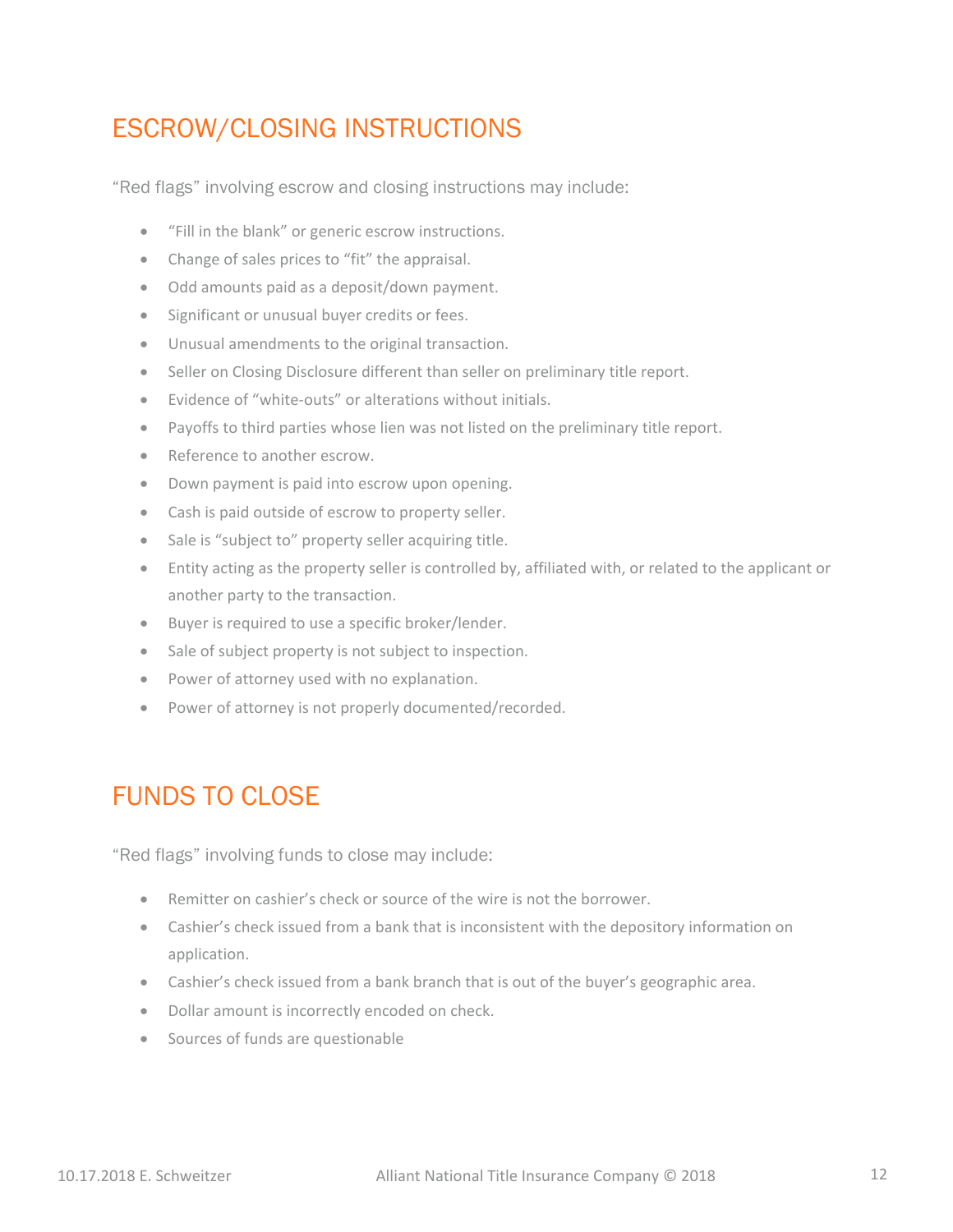### CLOSING DISCLOSURE/SETTLEMENT STATEMENT

"Red flags" involving the closing disclosure or settlement statement may include:

- Names and addresses of property seller and buyer vary from other loan documentation.
- Seller's mailing address is the same as another party to the transaction.
- Excessive real estate agent commissions paid.
- Real estate commission paid, but no realtors listed on the purchase contract.
- Sales price differs from sales contract.
- Reference is made to undisclosed secondary financing or double escrow.
- Rent prorated on owner-occupied transactions.
- Zero amount due to/from buyer.
- Closing Disclosure or escrow instructions contain unusual credits, disbursements, related parties, delinquent loans paid off, or multiple mortgages paid off.
- Payoffs for items not consistent with liens listed on title commitment.
- Excessive seller paid marketing, administrative, assignment or trust fees.
- Payouts to unknown parties.
- Terms of the closed mortgage differ from the terms approved by the underwriter.
- Date of settlement is delayed without explanation.